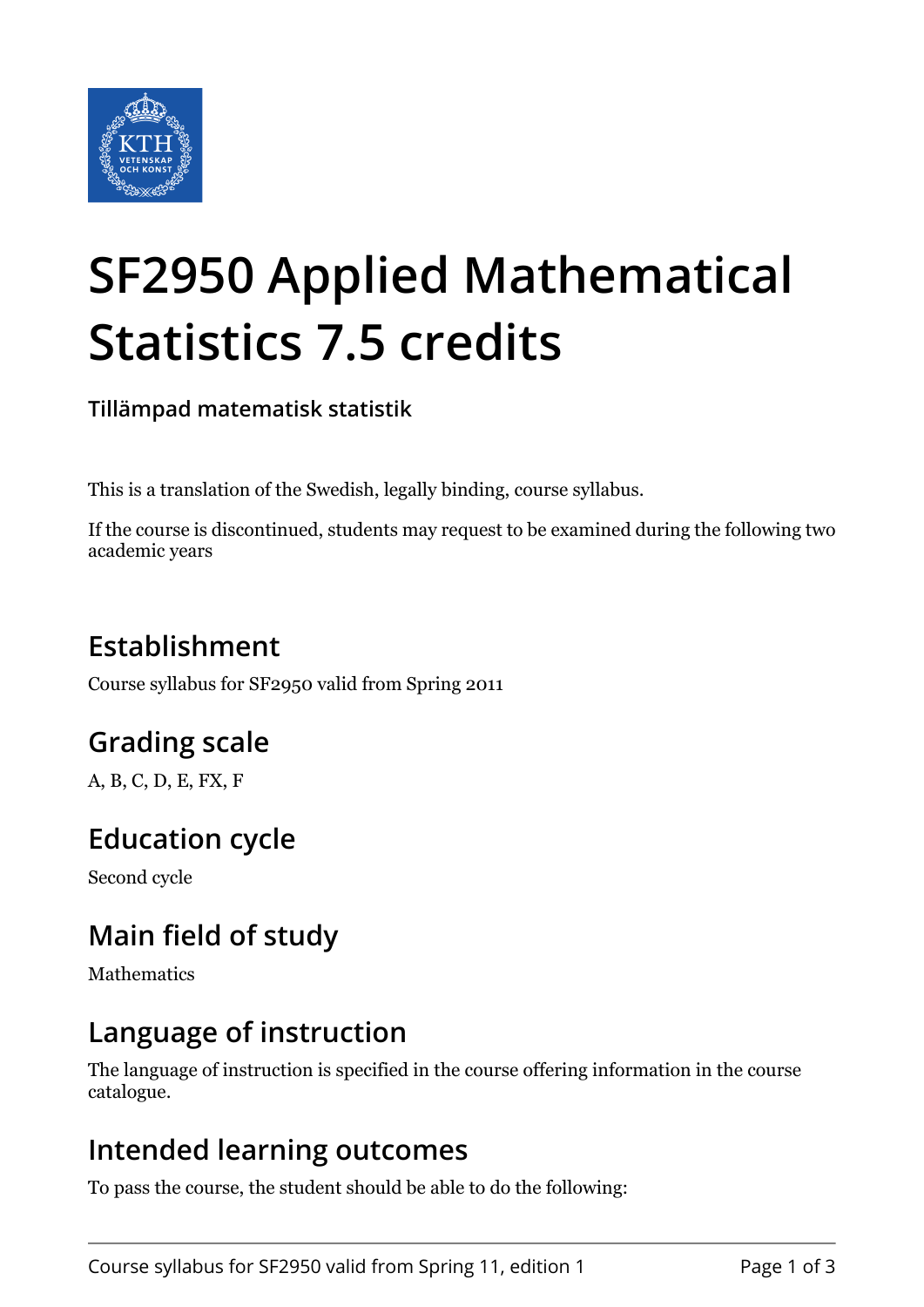- analyse and model real data with statistical computer software
- analyse and apply the theory of the general linear model on real problems by estimating the parameters in the general model and quantify the uncertainty in those estimates and determine how this affect the conclusions when testing statistical hypothesis
- perform multiple regression analysis and determine the applicability of the model on a real problem
- Understand problems with observed data, such as simultaneity and sample selection bias, and know how to use instrumental variables.
- perform a one and two sided variance analysis and distinguish between systematic and random factor models in real modelling situations
- analyse and judge different choices of experimental plans, i.e., distinguish between completely randomised experiments, randomised blocks and Latin squares when planning and modelling experiments. Judge the applicability of randomised and stratified sampling.
- apply full and fractional 2k designs on concrete problems
- decide and apply nonparametric methods on real problems based on different modelling aspects

To receive the highest grade, the student should in addition be able to do the following:

 • Combine all the concepts and methods mentioned above in order to solve more complex problems.

#### **Course contents**

Theory of the common linear model: Estimation, confidence intervals and hypothesis testing.

Regression analysis: Multiple regression analysis.

Modelling: selection bias, simultaneity, heteroskedasticity, multikollinearity and estimation methods for such problems. The LOGIT model.

Variance analysis: One, two and multi way variance analysis, hierarchical splitting. Systematical and stochastic components.

Experimental planning: Factor trial, totally randomised tests, randomised blocks, Latin squares totally and fractional 2k-experiments.

Sample theory: Simple random samples, stratified samples.

Statistical quality control: Differentiating and guided control.

Non parametric methods.

## **Specific prerequisites**

Previous knowledge is assumed equivalent to Mathematical Statistics SF1906 (5B1506) and Linear Algebra SF1604 (5B1109).